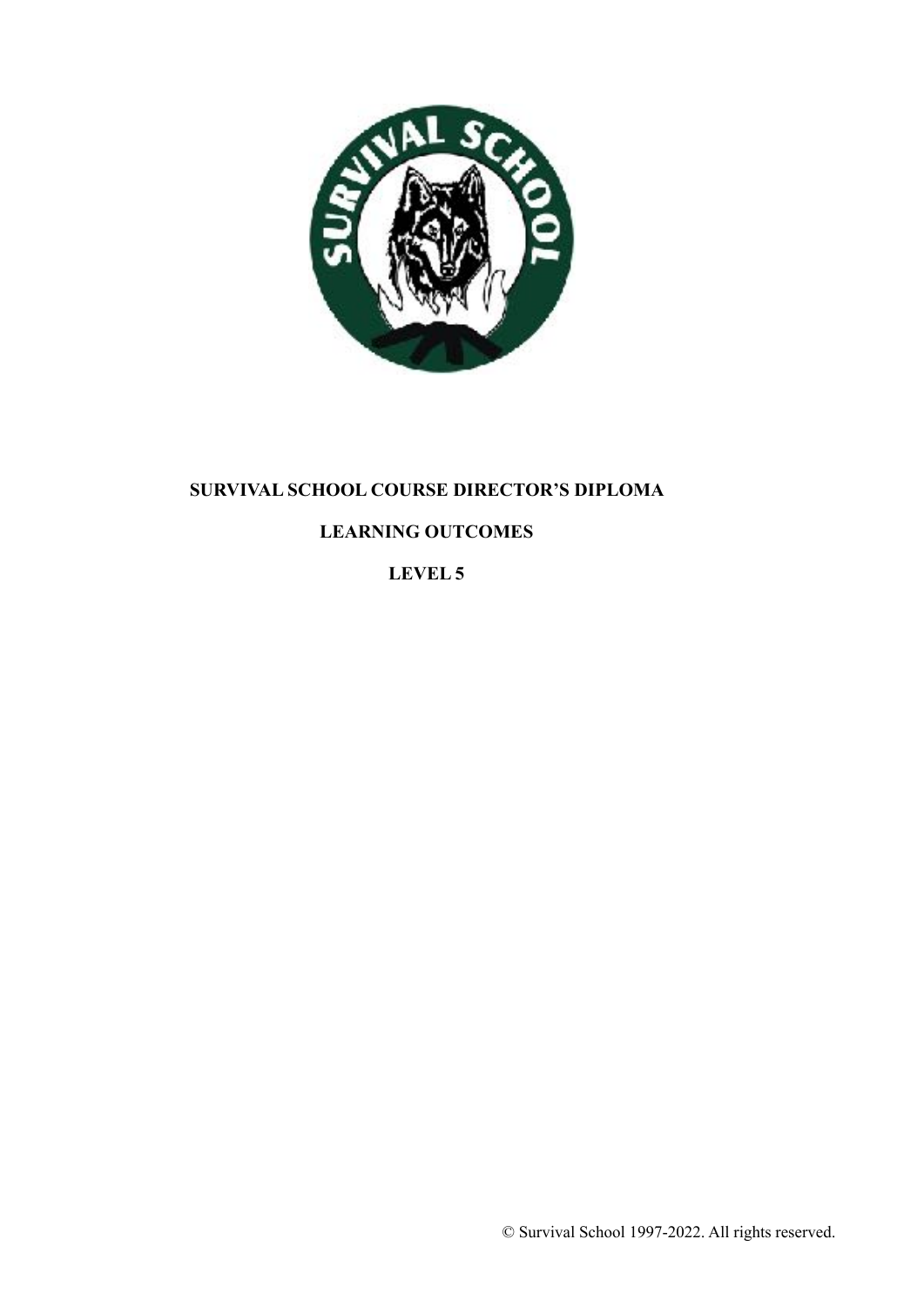### **Unit 01 CONCEPT OF NEW COURSES**

#### **Learning Outcomes:**

#### **The learner will:**

Define the process of the conception and creation of a new course.

#### **The learner will:**

- 1.1.1 select a course subject and write the outline of that course
- 1.1.2 analyse market need using a flowchart and explain reasoning
- 1.1.3 evaluate reasons for candidates to do the course
- 1.1.4 describe a course concept
- 1.1.5 outline course objectives that are achievable
- 1.1.6 discuss appropriate pre-requisites to attend course
- 1.1.7 explain course content
- 1.1.8 justify the course Level

#### **The learner can:**

- 1.2.1 define and plan a new course in modular format
- 1.2.2 illustrate using a flowchart if a course is original and develop market research programmes to indicate the validity of the course subject
- 1.2.3 analyse the market requirement for the course and summarise the market for the course
- 1.2.4 develop the course content to enable learners to full understand the subject
- 1.2.5 appraise key and relevant points in the course that are achievable by learners
- 1.2.6 appraise previous learning that should be completed before attending the course
- 1.2.7 outline the course content in order to ensure learners can learn in a modular way to promote flexibility
- 1.2.8 justify the course Level so that learners are taught in the correct depth on a unit

### **Range (explanation)**

This unit is designed to give the learner the format required to conceive and create their own course. The learner will be encouraged to follow a flow chart to ensure that there is no duplication of course design. This unit will also guide the learner through market research and market requirements for a course. The learner will also be taught how to identify course content.

Internal Assessment Guidance – Unit 01: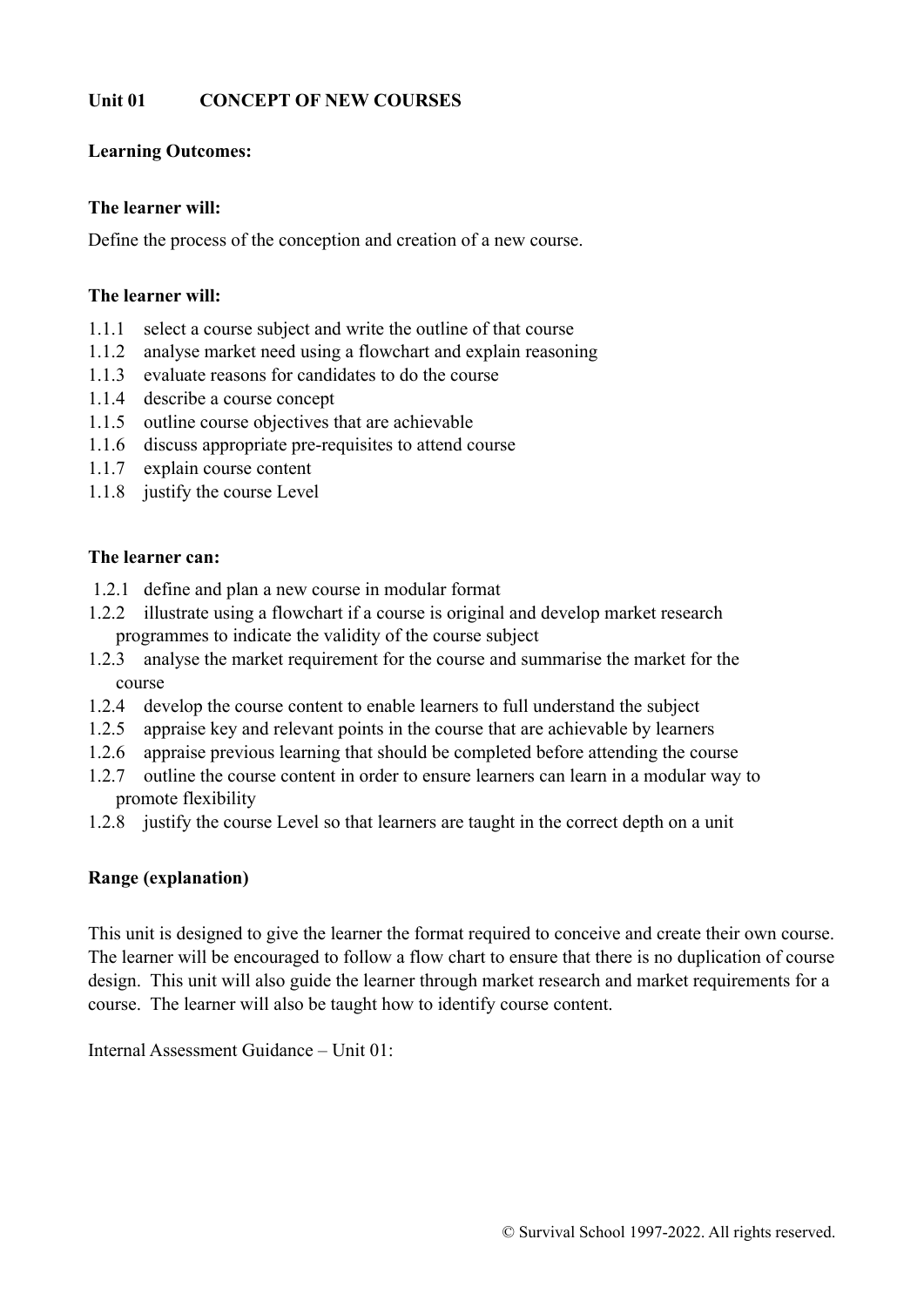## **Unit 02 GOVERNANCE, LEGALITIES & REGULATORY CRITERIA OF COURSES**

### **Learning Outcomes:**

#### **The learner will:**

Identify the governance, legalities and regulations that pertain to creating courses in the UK

#### **The learner will:**

- 2.1.1 Identify organisations that can affect the course and describe their influence
- 2.1.2 Identify the Laws affecting the course and describe how they affect the course
- 2.1.3 Describe how Corporate Law and HSE regulations affects the course

#### **The learner can:**

Identify

2.2.1 Define which organisations can help, promote and regulate the learner's course 2.2.2 Discuss which criminal and civil laws can govern the running of the course and where to look for them.

2.2.3 Summarise which Corporate laws and HSE regulations can affect the course and what may result if they are breeched

### **Range (explanation)**

This unit will examine UK laws and organisations influencing what is permitted and what is illegal within the confines of the course. The learner will be required to carry out research into those organisations and legalities relevant to the course they designed in unit 1and list them for each unit within their course. This should be returned to the assessor as evidence of work carried out and added to the portfolio.

Internal Assessment Guidance – Unit 02:

### **Unit 03 CALCULATING COURSE RESOURCES AND FINANCES**

#### **Learning Outcomes:**

#### **The learner will:**

Outline the range of resources and finances needed to make the concept of the course a reality.

#### **The learner will:**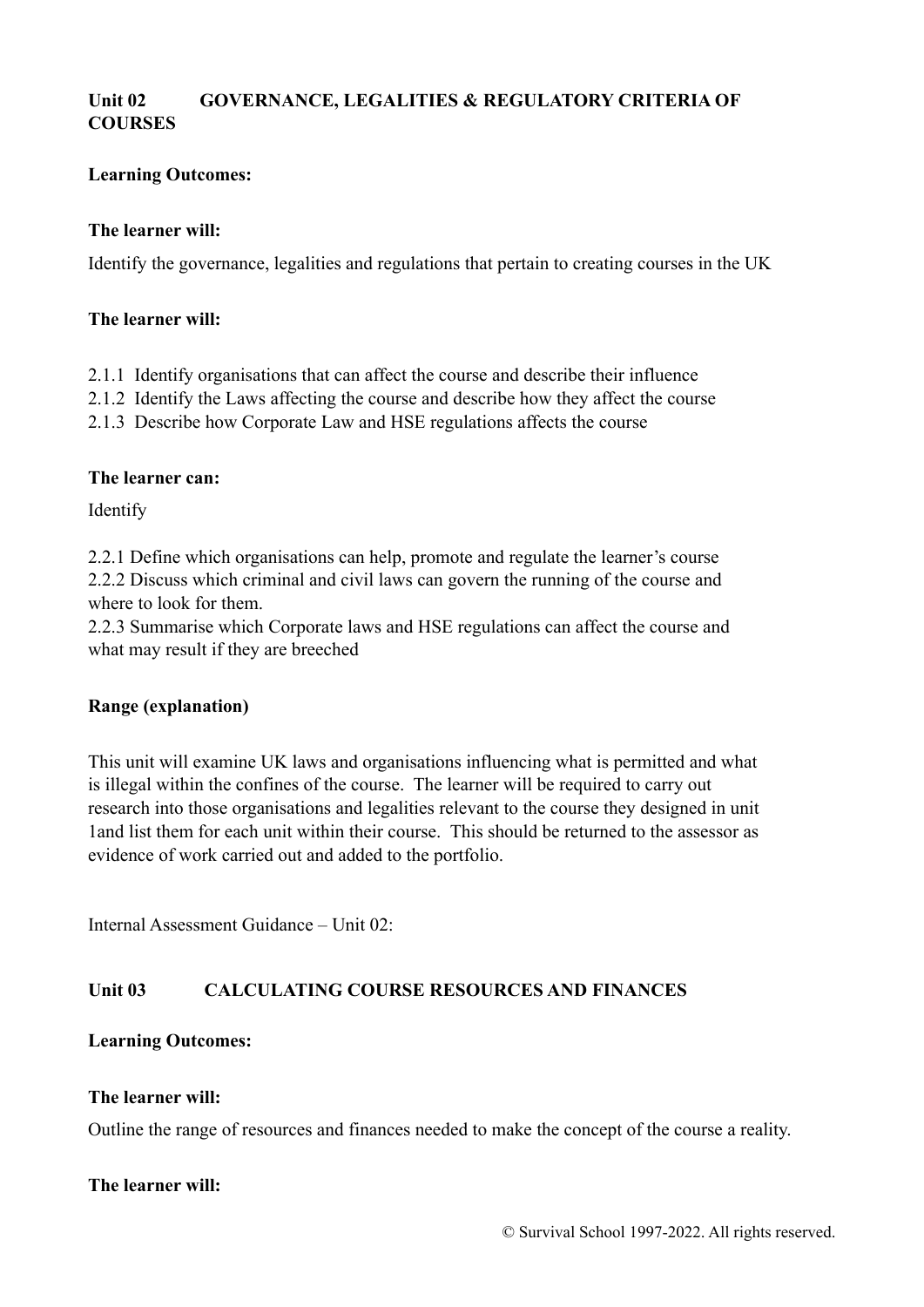- 3.1.1 Calculate the appropriate number of required hours to complete the course
- 3.1.2 Recommend the skills needed for staff to lead the course
- 3.1.3 Define the number of staff that are required to make the course work safely
- 3.1.4 Calculate the costs that are incurred to develop and run the course
- 3.1.5 State the list of fixed assets required
- 3.1.6 Define the list of fixed asset costs
- 3.1.7 State the implications of VAT on calculations and how VAT affects pricing
- 3.1.8 Discuss course profit and loss accounts
- 3.1.9 Identify the break-even point
- 3.1.10 Identify the minimum uptake of candidates

### **The learner can:**

3.2.1 calculate the number of hours required to complete the course.

3.2.2 produce a list of skills and level of knowledge required for staff running the course and create a job description for an instructor

3.2.3 discuss the importance of employing the correct number of staff that are required to make the course work safely for the number of learners

3.2.4 illustrate course cost calculations

3.2.5 identify a list of fixed assets required to complete all units of the course

3.2.6 calculate a budget for the list of fixed asset costs

3.2.7 discuss the implications of VAT on calculations so the course can be sold at the correct price and budgeted accordingly

3.2.8 Explain the course profit and loss accounts to demonstrate how feasible the course is financially

3.2.9 Identify the minimum number of people to make the course feasible

3.2.10 Discuss how to promote a course to exceed the minimum number required but not exceed the maximum

### **Range (explanation)**

This unit guides the course director through the financial aspects of devising and running a course in the UK. The learner will be expected to justify all expenses, profits and revenue from course they have devised in Unit 1. A profit and loss account and general accounts will need to be produced to back up the validity of the course. The learner will also have to list the resources, cost them and add their report to their portfolio. The unit will also investigate how to promote, market and advertise a course.

Internal Assessment Guidance – Unit 03:

## **Unit 04 SELECTION OF COURSE LOCATIONS**

### **Learning Outcomes:**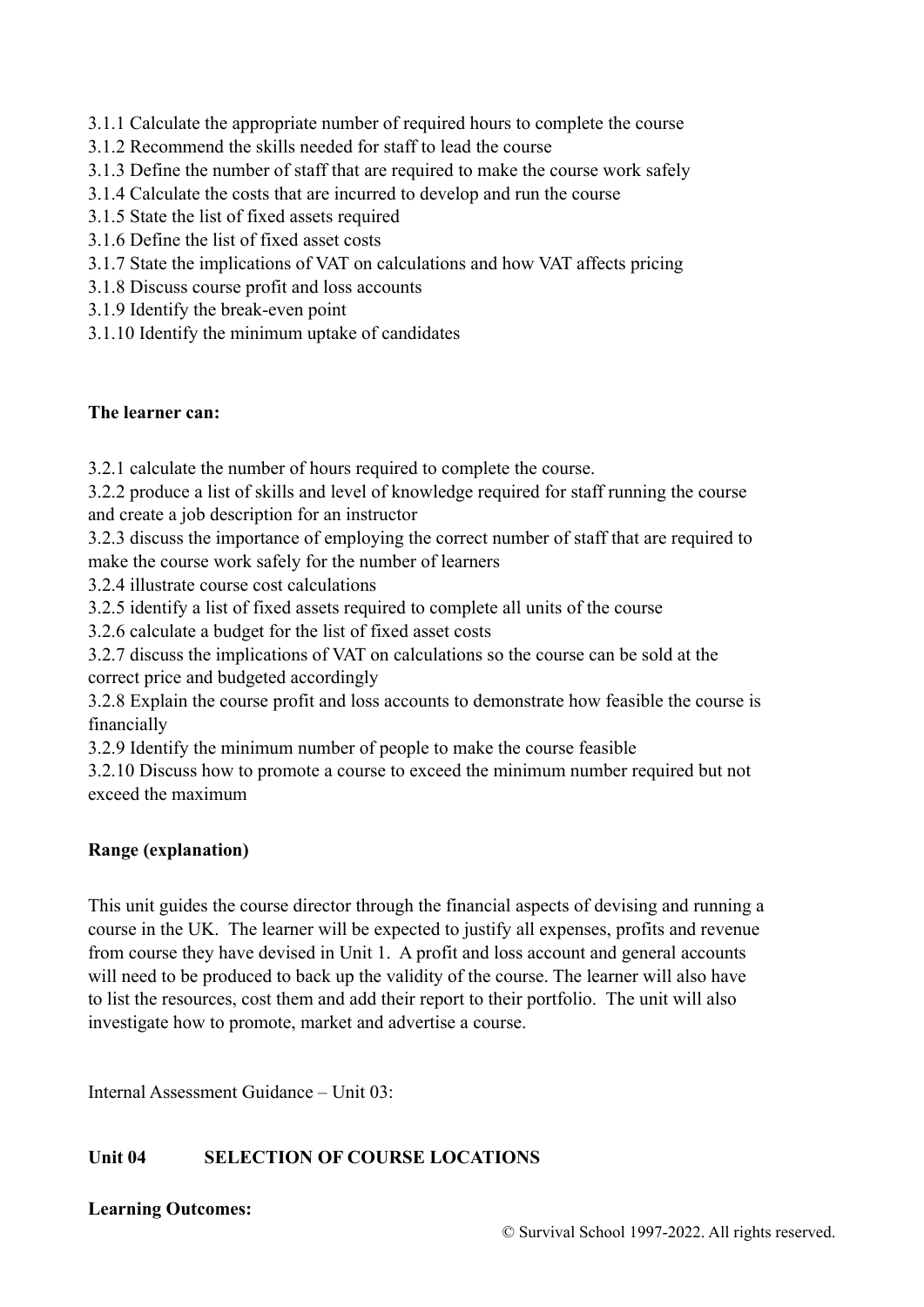## **The learner will:**

Identify the land resources and criteria required to make the course work safely.

## **The learner will:**

- 4.1.1 Discuss the requirement of the course for land
- 4.1.2 Outline the permissions required for the land used
- 4.1.3 Discuss location requirements with regards to medical support
- 4.1.4 Discuss water source requirements for the location
- 4.1.5 Describe administration and logistical requirements for the location
- 4.1.6 Discuss rent and rental agreements for courses
- 4.1.7 Discuss suitability and sustainability for the course location

## **The learner can:**

4.2.1 Identify the geographical, geological and topological requirements for the course

4.2.2 Illustrate how to work with landowners to obtain the permissions required for the land used

4.2.3 Identify the medical requirements for the course, what should be included in the first aid kit for the course, where the nearest medical help is located and routes to the nearest hospital

4.2.4 Identify the location of the nearest water source, or if an alternative is required and how many litres it will take to administer the course

4.2.5 Identify the administration and logistical requirements for the location with particular attention to bookings, registration, certification, assessment, verification, accommodation, feeding, latrines and unit specific equipment

4.2.6 Explain how to develop relationships with landowners with regard to rent and rental agreements

4.2.7 Outline suitability and sustainability for the location

## **Range (explanation)**

This unit is designed to promote a broad ranging understanding of the real estate required to run a course in the UK. The learner will be guided through obtaining permission and contracts. The learner will also investigate the location of the real estate required and surrounding facilities that are required for the course to run. The learner will itemise and explain all factors relating to the location selected for their course.

Internal Assessment Guidance – Unit 04:

## Unit 05 LESSON PLANS, SCHEMES OF WORK, DELIVERY AND **REFLECTION**

## **Learning Outcomes:**